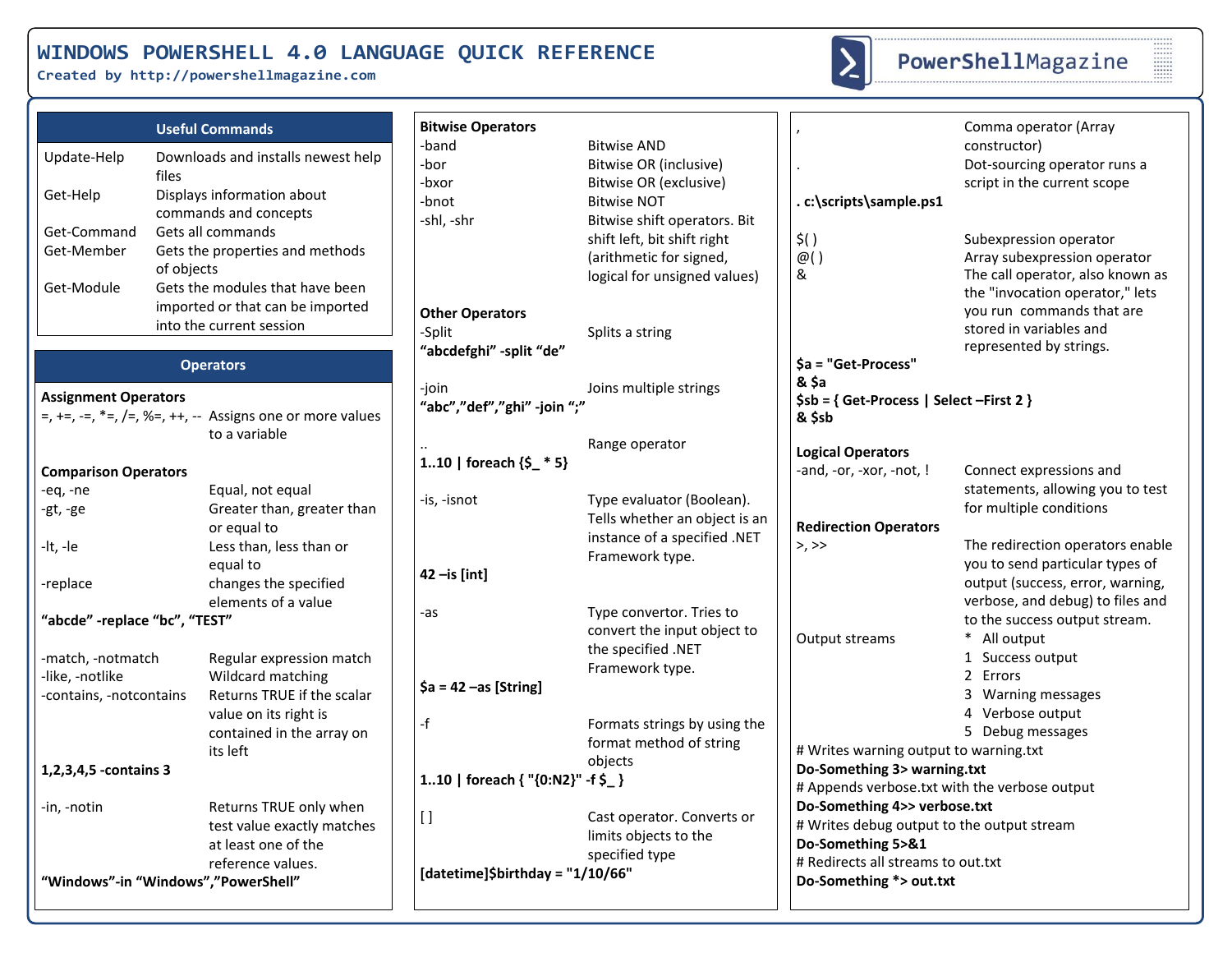**Created by http://powershellmagazine.com**



------<br>------<br>------<br>-------<br>-------

|                                                                  | <b>Arrays</b>                                                                                      | \$hash.key1                                                                         | Returns value of key1                                                                            | \$a.Substring(0,3)                                                                                                                                                                  |  |
|------------------------------------------------------------------|----------------------------------------------------------------------------------------------------|-------------------------------------------------------------------------------------|--------------------------------------------------------------------------------------------------|-------------------------------------------------------------------------------------------------------------------------------------------------------------------------------------|--|
| "a", "b", "c"<br>1,2,3<br>$\omega()$<br>$\omega(2)$<br>1,(2,3),4 | Array of strings<br>Array of integers<br>Empty array<br>Array of one element<br>Array within array | \$hash["key1"]<br>\$hash.GetEnumerator   sort Key<br>[pscustomobject]@{x=1; y=2}    | Returns value of key1<br>Sorts a hash table by<br>the Key property<br>Creates a custom<br>object | \$a   Get-Member - Member Type Method - Static<br>Static methods are callable with the "::" operator.<br>[DateTime]::IsLeapYear(2012)                                               |  |
| ,"hi"                                                            | Array of one element                                                                               | <b>Comments</b>                                                                     |                                                                                                  | <b>Strings</b>                                                                                                                                                                      |  |
| $\frac{5}{2}$ arr[5]<br>\$arr[220]<br>$\text{Sarr}[-1]$          | Sixth element of array*<br>Returns elements 3 thru 21<br>Returns the last array<br>element         | # This is a comment because # is the first character of a<br>token                  |                                                                                                  | "This is a string, this \$variable is expanded as is \$(2+2)"<br>'This is a string, this \$variable is not expanded'                                                                |  |
| $\text{Sarr}[-3-1]$                                              | Displays the last three<br>elements of the array                                                   | \$a = "#This is not a comment"<br>$\$a$ = "something" # but this is.                |                                                                                                  | @"<br>This is a here-string can contain anything including carriage                                                                                                                 |  |
| $\frac{5}{2}arr[1, 4+69]$                                        | Displays the elements at<br>index positions 1,4, and 6<br>through 9                                | Write-Host Hello#world                                                              |                                                                                                  | returns and quotes. Expressions are evaluated: \$(2+2*5).<br>Note that the end marker of the here-string must be at the<br>beginning of a line!                                     |  |
| @(Get-Process)                                                   | Forces the result to an<br>array using the array sub-<br>expression operator                       | <b>Block Comments</b><br>$<$ # This is                                              |                                                                                                  | "@<br>@'                                                                                                                                                                            |  |
| \$arr=110<br>\$arr[(\$arr.length-1)0]                            |                                                                                                    | A multi-line comment #>                                                             |                                                                                                  | Here-strings with single quotes do not evaluate expressions:<br>$$(2+2*5)$                                                                                                          |  |
| $$arr[1] += 200$                                                 | Reverses an array<br>Adds to an existing value of                                                  | <b>Object Properties</b>                                                            |                                                                                                  | $\overline{a}$                                                                                                                                                                      |  |
|                                                                  | the second array item<br>(increases the value of the<br>element)                                   | An object's properties can be referenced directly with the<br>"." operator.         |                                                                                                  | <b>Variables</b>                                                                                                                                                                    |  |
| $$b = $arr[0,1 + 36]$                                            | Creates a new array based<br>on selected elements of an                                            | $$a = Get-Date$<br>\$a   Get-Member - Member Type Property                          |                                                                                                  | Format: \$[scope:]name or \${anyname} or \${any path}<br>\$path = "C:\Windows\System32"                                                                                             |  |
| $\zeta$ z = $\zeta$ arr + $\zeta$ b                              | existing array<br>Combines two arrays into a<br>single array, use the plus<br>operator (+)         | \$a.Date<br>\$a.TimeOfDay.Hours<br>\$a   Get-Member - Member Type Property - Static |                                                                                                  | Get-ChildItem \${env:ProgramFiles(x86)}<br>\$processes = Get-Process                                                                                                                |  |
| *Arrays are zero-based                                           |                                                                                                    | Static properties can be referenced with the "::" operator.                         |                                                                                                  | \$global:a =1 # visible everywhere<br>$\frac{1}{2}$ Slocal:a = 1 # defined in this scope and visible to children<br>$$private: a = 1 # same as local but invisible to child scopes$ |  |
| <b>Associative Arrays (Hash tables)</b>                          |                                                                                                    | [DateTime]::Now                                                                     |                                                                                                  | $\frac{1}{2}$ \$script:a = 1 # visible to everything is this script<br># Using scope indicates a local variable in remote commands                                                  |  |
| \$hash = $@{}$ {}                                                | Creates empty hash table                                                                           | <b>Methods</b>                                                                      |                                                                                                  | and with Start-Job<br>\$localVar = Read-Host "Directory, please"                                                                                                                    |  |
| @{foo=1; bar='value2'}                                           | Creates and initialize a<br>hash table                                                             | Methods can be called on objects.                                                   |                                                                                                  | Invoke-Command -ComputerName localhost -ScriptBlock {                                                                                                                               |  |
| [ordered]@{a=1; b=2; c=3}Creates an ordered                      | dictionary                                                                                         | \$a = "This is a string"                                                            |                                                                                                  | dir \$using:localVar }<br>Start-Job { dir \$using:localVar -Recurse}                                                                                                                |  |
| $$hash-key1 = 1$                                                 | Assigns 1 to key key1                                                                              | \$a   Get-Member - Member Type Method<br>\$a.ToUpper()                              |                                                                                                  | \$env:Path += ";D:\Scripts"                                                                                                                                                         |  |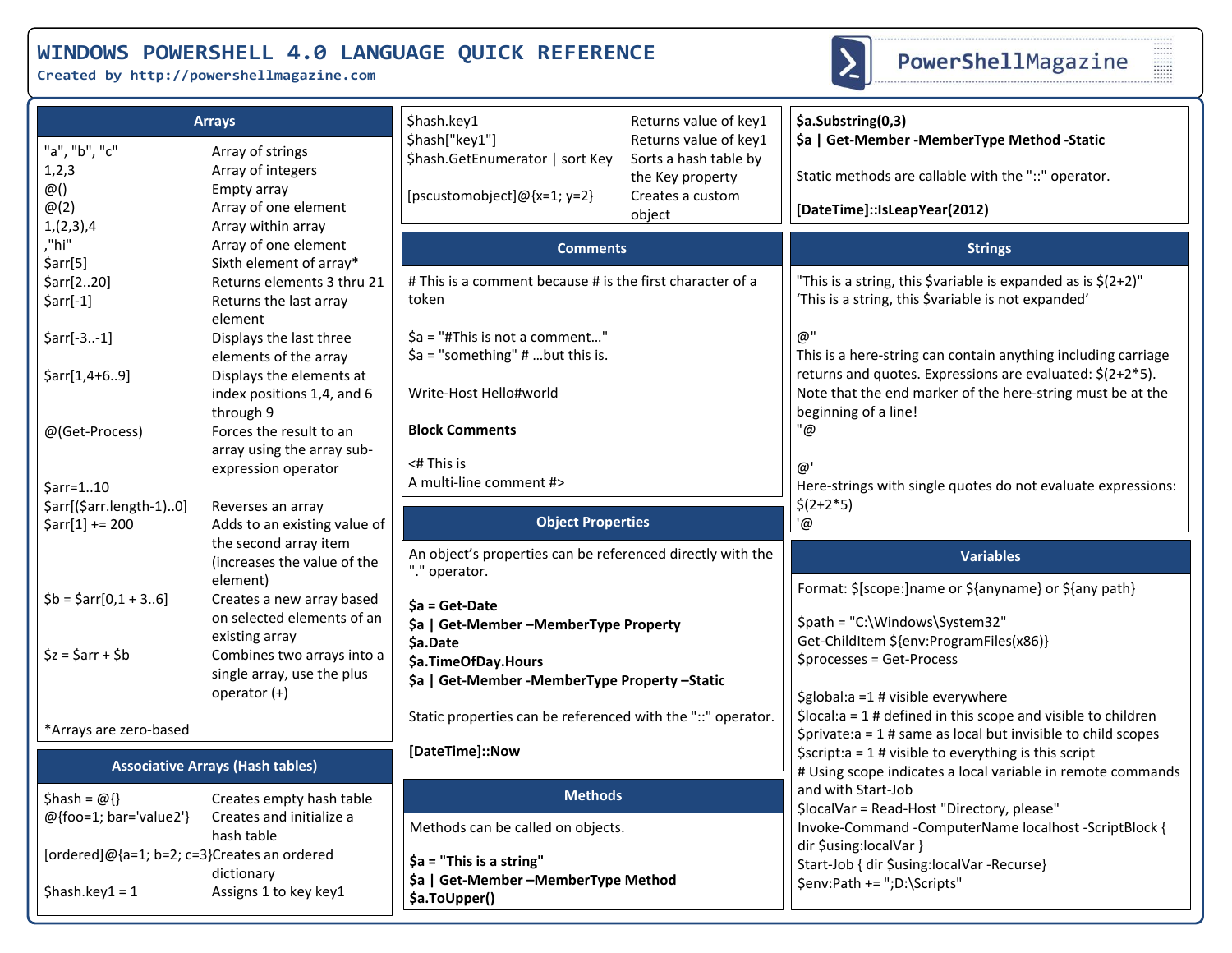**Created by http://powershellmagazine.com**



# PowerShellMagazine

| variable drive                                  | Get-Command -Noun Variable # the Variable Cmdlets<br>Get-ChildItem variable: # listing all variables using the | <b>\$Input</b><br>\$LastExitCode<br>\$Matches                      |            | Enumerator of objects piped to a script<br>Exit code of last program or script<br>Stores a hash table of string values<br>matched by the -match or -notmatch | \$OFS                                       | <b>Output Field Separator. Specifies</b><br>the character that separates the<br>elements of an array when the<br>array is converted to a string. The |
|-------------------------------------------------|----------------------------------------------------------------------------------------------------------------|--------------------------------------------------------------------|------------|--------------------------------------------------------------------------------------------------------------------------------------------------------------|---------------------------------------------|------------------------------------------------------------------------------------------------------------------------------------------------------|
| [int]\$number=8                                 | # strongly-typed variable (can contain only integers)                                                          | \$MyInvocation                                                     |            | comparison operators.<br>An object with information about the<br>current command                                                                             |                                             | default value is Space.<br>\$PSDefaultParameterValues Specifies default values for the<br>parameters of cmdlets and                                  |
|                                                 | # attributes can be used on variables                                                                          | \$PSHome                                                           |            | The installation location of Windows                                                                                                                         |                                             | advanced functions                                                                                                                                   |
|                                                 | [ValidateRange(1,10)][int]\$number = 1                                                                         |                                                                    | PowerShell |                                                                                                                                                              |                                             | \$PSModuleAutoLoadingPreference Enables and disables                                                                                                 |
| \$number = 11 #returns an error                 |                                                                                                                | <b>\$profile</b>                                                   | present)   | The standard profile (may not be                                                                                                                             |                                             | automatic importing of modules<br>in the session. "All" is the default.                                                                              |
| # flip variables                                |                                                                                                                | \$Switch                                                           |            | Enumerator in a switch statement                                                                                                                             |                                             | \$PSSessionApplicationName Specifies the default application                                                                                         |
| $$a=1$ ;\$b=2; \$a,\$b = \$b,\$a                |                                                                                                                | <b>\$True</b>                                                      |            | Boolean value for TRUE                                                                                                                                       |                                             | name for a remote command that                                                                                                                       |
|                                                 |                                                                                                                | <b>\$False</b>                                                     |            | Boolean value for FALSE                                                                                                                                      |                                             | uses WS-Management technology                                                                                                                        |
| # multi assignment                              |                                                                                                                | \$PSCulture                                                        |            | Current culture                                                                                                                                              |                                             | \$PSSessionConfigurationName Specifies the default session                                                                                           |
| $$a, $b, $c = 0$                                |                                                                                                                | \$PSUICulture                                                      |            | Current UI culture                                                                                                                                           |                                             | configuration that is used for                                                                                                                       |
| $$a, $b, $c = 'a', 'b', 'c'$                    |                                                                                                                |                                                                    |            | \$PsVersionTable Details about the version of Windows                                                                                                        |                                             | PSSessions created in the current                                                                                                                    |
| $\sin(5a)$ , $\sin(5c) = \tan(5c)$ . $\sin(5c)$ |                                                                                                                |                                                                    | PowerShell |                                                                                                                                                              |                                             | session                                                                                                                                              |
|                                                 |                                                                                                                | \$Pwd                                                              |            | The full path of the current directory                                                                                                                       | \$PSSessionOption                           | Establishes the default values for                                                                                                                   |
|                                                 | # create read only variable (can be overwritten with -                                                         |                                                                    |            |                                                                                                                                                              |                                             | advanced user options in a                                                                                                                           |
| Force)                                          |                                                                                                                | <b>Windows PowerShell Preference Variables</b><br>(not exhaustive) |            |                                                                                                                                                              | remote session                              |                                                                                                                                                      |
|                                                 | Set-Variable -Name ReadOnlyVar -Value 3 -Option                                                                |                                                                    |            |                                                                                                                                                              | \$VerbosePreference                         | Determines how Windows                                                                                                                               |
| ReadOnly                                        |                                                                                                                | \$ConfirmPreference                                                |            | Determines whether Windows                                                                                                                                   |                                             | PowerShell responds to verbose<br>messages generated by a script,                                                                                    |
|                                                 | # create Constant variable (cannot be overwritten)                                                             |                                                                    |            | PowerShell automatically<br>prompts you for confirmation                                                                                                     |                                             | cmdlet or provider                                                                                                                                   |
|                                                 | Set-Variable -Name Pi -Value 3.14 -Option Constant                                                             |                                                                    |            | before running a cmdlet or                                                                                                                                   | \$WarningPreference                         | Determines how Windows                                                                                                                               |
|                                                 |                                                                                                                |                                                                    |            | function                                                                                                                                                     |                                             | PowerShell responds to warning                                                                                                                       |
|                                                 | <b>Windows PowerShell Automatic Variables</b>                                                                  | \$DebugPreference                                                  |            | Determines how Windows                                                                                                                                       |                                             | messages generated by a script,                                                                                                                      |
|                                                 | (not exhaustive)                                                                                               |                                                                    |            | PowerShell responds to                                                                                                                                       |                                             | cmdlet or provider                                                                                                                                   |
| \$\$                                            | Last token of the previous                                                                                     |                                                                    |            | debugging                                                                                                                                                    | \$WhatIfPreference                          | Determines whether WhatIf is                                                                                                                         |
|                                                 | command line                                                                                                   | <b>SErrorActionPreference</b>                                      |            | Determines how Windows                                                                                                                                       |                                             | automatically enabled for every                                                                                                                      |
| \$?                                             | Boolean status of last command                                                                                 |                                                                    |            | PowerShell responds to a non-                                                                                                                                |                                             | command that supports it                                                                                                                             |
| $\zeta$                                         | First token of the previous                                                                                    |                                                                    |            | terminating error                                                                                                                                            |                                             |                                                                                                                                                      |
|                                                 | command line                                                                                                   |                                                                    |            | \$FormatEnumerationLimitDetermines how many                                                                                                                  |                                             | <b>Collection Filtering</b>                                                                                                                          |
| \$ \$PSItem                                     | Current pipeline object                                                                                        |                                                                    |            | enumerated items are included                                                                                                                                |                                             | Collection filtering by using a method syntax is supported.                                                                                          |
| \$Args                                          | Arguments to a script or function                                                                              |                                                                    |            | in a display                                                                                                                                                 |                                             | .Where({expression } [, mode [, numberToReturn]])                                                                                                    |
| \$Error                                         | Array of errors from previous                                                                                  |                                                                    |            | \$MaximumHistoryCount Determines how many                                                                                                                    | .ForEach({ expression } [, arguments])      |                                                                                                                                                      |
|                                                 | commands                                                                                                       |                                                                    |            | commands are saved in the                                                                                                                                    |                                             |                                                                                                                                                      |
| <b>\$ForEach</b>                                | Reference to the enumerator in a                                                                               |                                                                    |            | command history for the                                                                                                                                      | \$Services = Get-Service                    |                                                                                                                                                      |
|                                                 | foreach loop                                                                                                   |                                                                    |            | current session                                                                                                                                              |                                             | \$Services.Where({\$ _. Status -eq 'Stopped'}, 'First', 3)                                                                                           |
| \$Home                                          | The user's home directory                                                                                      | \$PSEmailServer                                                    |            | Specifies the default e-mail                                                                                                                                 | \$Services.ForEach{\$ .Name.ToUpper()}      |                                                                                                                                                      |
| \$Host                                          | Reference to the application                                                                                   |                                                                    |            | server that is used to send e-                                                                                                                               |                                             |                                                                                                                                                      |
|                                                 | hosting the PowerShell language                                                                                |                                                                    |            | mail messages                                                                                                                                                | $(15).$ ForEach({\$args[0] + \$_},'Server') |                                                                                                                                                      |